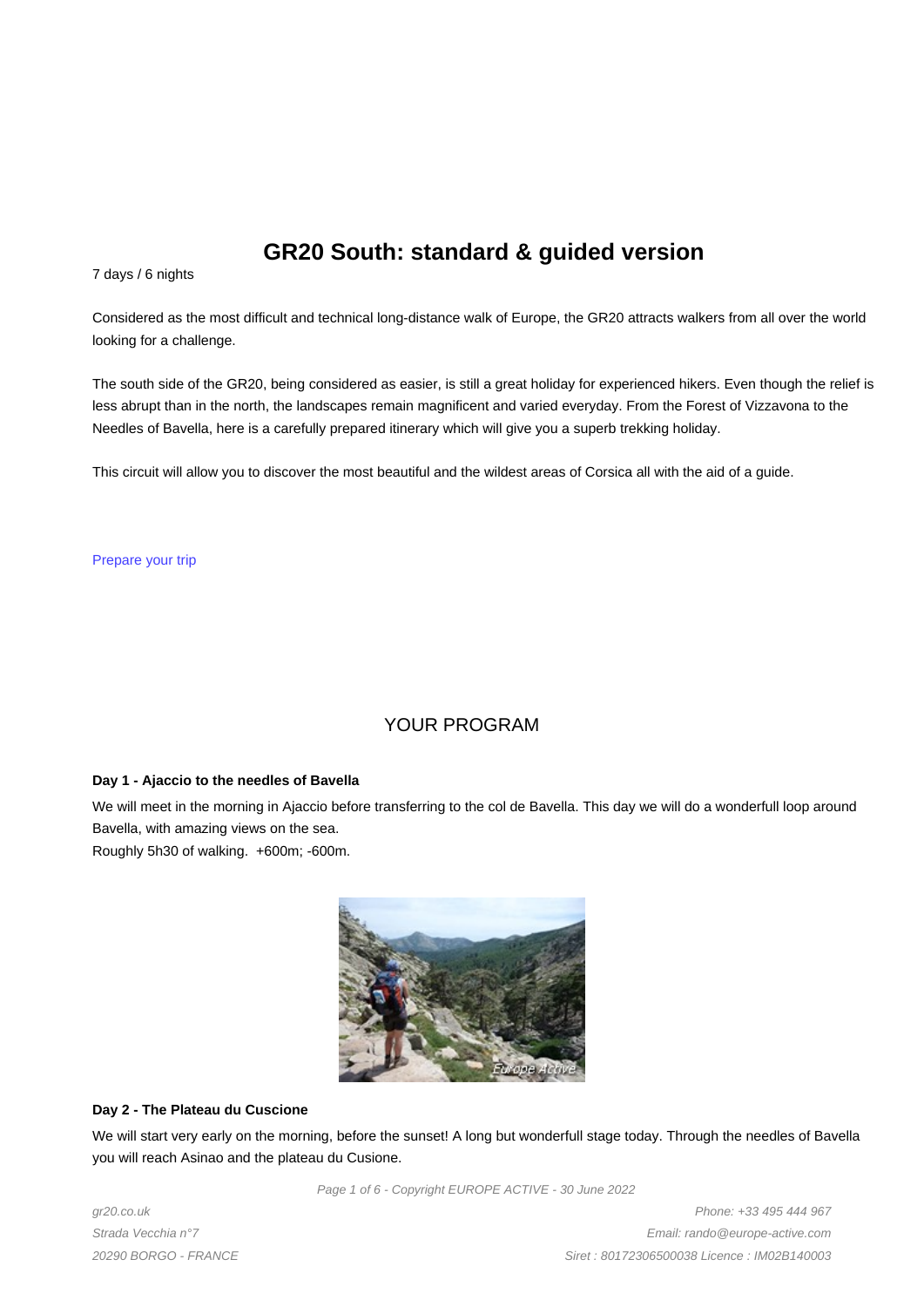Night at the Bergerie (shepherd's huts). Roughly 7h30 of walking. +1394m, -1077m.



### **Day 3 - On the edge…**

Today we walk on along the edge of a ridge, between blocks of granite which have been shaped by the wind. In the background we have a stunning view of the Tyrrhenian sea. Night in a refuge. About 4h30 of walking. +637m, -424m.



### **Day 4 - Col de Verde**

We continue with our progression towards the north via a high route in amongst the mountain peaks and along the ridge which separates the oriental plain from the valley of Taravu. Night in a gite at the Col de Verde. Roughly 7 hours of walking. +790m, -1210m.

### **Day 5 - Les Pozzi**

After crossing through the beech forest of Marmano, we will reach the 'Plateau des Pozzi', where we can visit a local shepherd's place which is still active. You can also meet with the local shepherd. Night in a gite at Capanelle. Roughly 6 hours of walking. +1000m, -700m.

Page 2 of 6 - Copyright EUROPE ACTIVE - 30 June 2022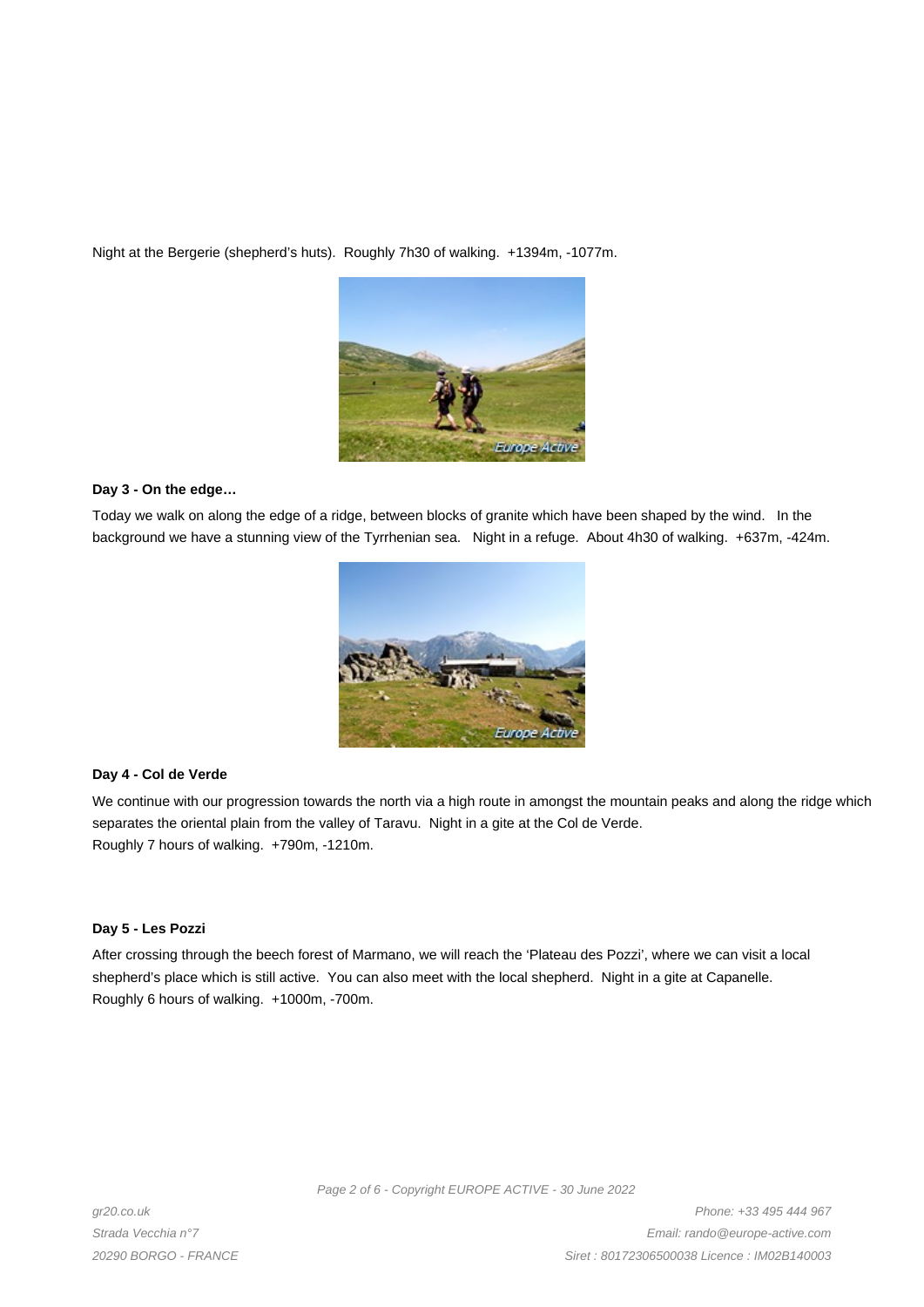

## **Day 6 - Monte Renoso**

Today we have the opportunity to climb Monte Renoso, the highest summit in the south of Corsica at 2352m. Return to the gite via the lake of Bastani. Night in the gite at Capanelle.

5 hours of walking. +/- 760m.



### **Day 7 - Col de Palmente – end of the trip**

We follow an ancient mule track, which brings us to the col de Palmente (1640m). The oriental (east) coast offers us a vast panorama including over the 'les étangs de Diana et d'Urbinu' (two lagoons). We will descend through the beech forest of Vizzavona before returning to Ajaccio. Roughly 5 hours of walking. +220m, -890m.



Page 3 of 6 - Copyright EUROPE ACTIVE - 30 June 2022

gr20.co.uk Strada Vecchia n°7 20290 BORGO - FRANCE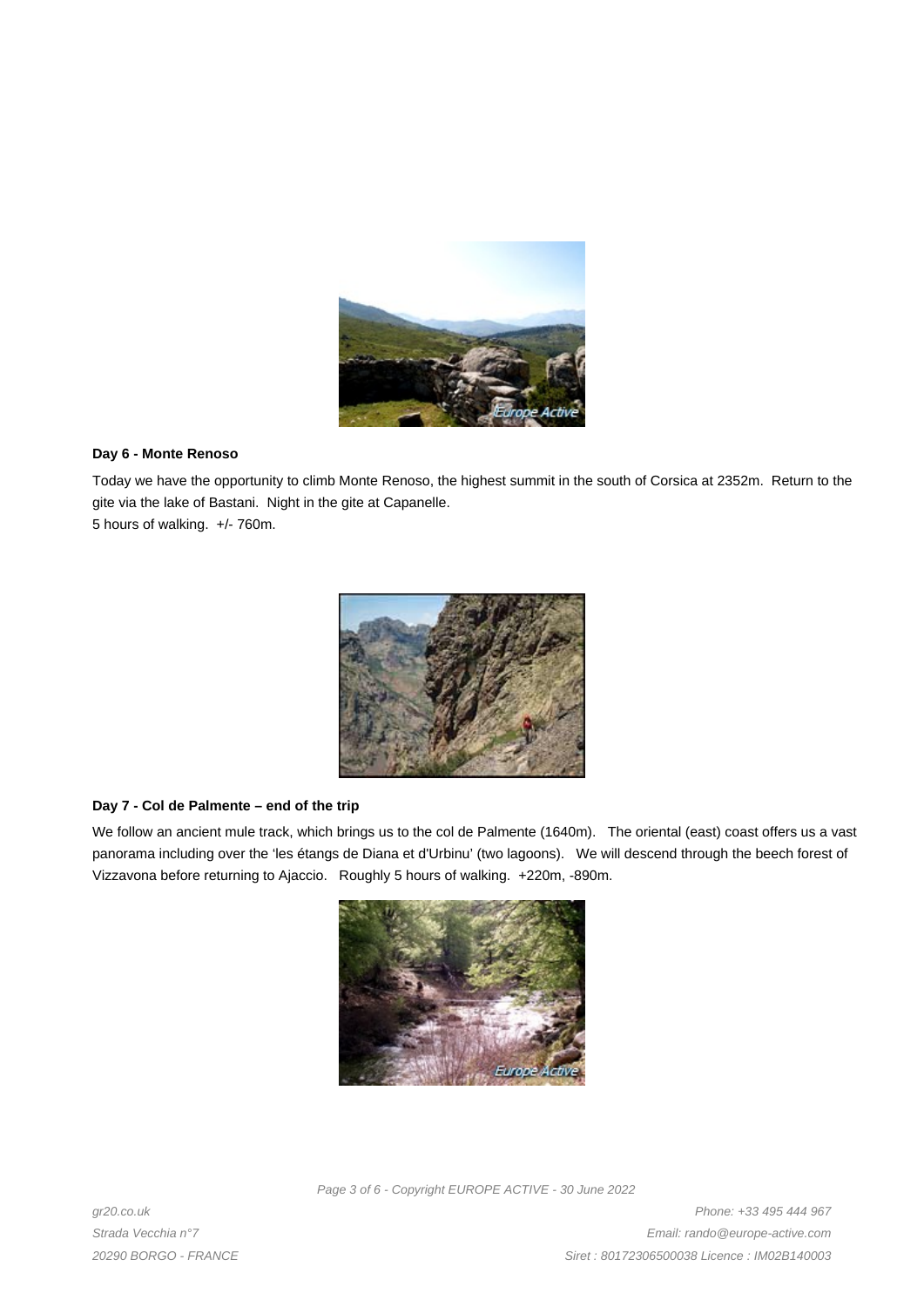# Additional information

# **TARIFFS**

Price from 780 euros per person.

# **OPTIONS**

**INCLUDED**

Accommodation. Full board. Transfers described in the itinerary. Local assistance. Services of a local mountain guide (AEM certificate from the French state). Luggage transfers (see the description for more details).

# **NOT INCLUDED**

Holiday insurance. Transfers to the meeting point. Transfers from the ending point. Personal expenses.

### **LEVEL OF DIFFICULTY**

You need to be used to trekking in the mountains. Average 6-7 hours of hiking per day (averaging +/-500m) on sometimes difficult trails.

# **CARRYING**

You will have access to your main bag on the following evenings: 2, 4, 5 and 6. You will need to carry a day sack with enough items for two days at a time on days 1-2, 3-4. On days 5, 6 and 7, you only need to carry a day sack.

## **ACCOMMODATION**

Mountain refuges and gîtes. (shared dormitories with shared toilets and shower).

### **SIZE OF GROUP**

Minimum 6

### **DEPARTURE**

Ajaccio. Meet at the bus and maritime station reception hall at 8h00 on day 1. Our team will then take care of your main luggage. Be ready and prepared for the first walk.

### **DISPERSION**

The trip finishes on day 7 in Ajaccio at the end of the day (the walk will finish at Vizzavona at around 03.00pm, then there will be a transfer to Ajaccio).

Page 4 of 6 - Copyright EUROPE ACTIVE - 30 June 2022

gr20.co.uk Strada Vecchia n°7 20290 BORGO - FRANCE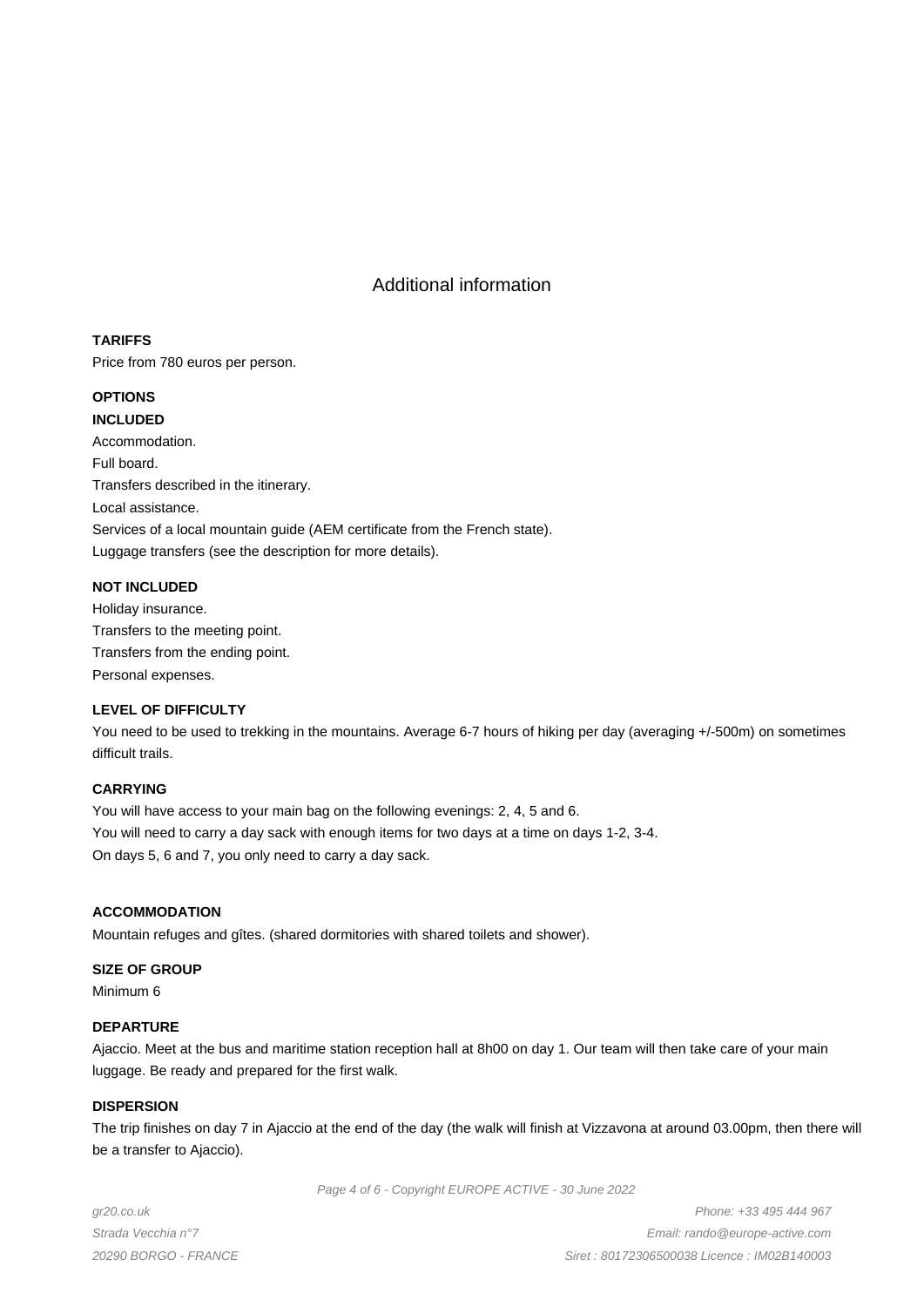### **EQUIPMENT TO TAKE**

• A good pair of walking boots (ones that you have used before), with ankle support and non-slip soles.

• Good quality walking socks

• A comfortable rucksack (either for all of your kit or as a day sack) with plenty of plastic bags to keep your kit dry.

• If you are having your luggage transferred, please make sure that you have only one bag for the transfers, with a maximum weight of 15 kilos. It should be an easily transportable soft bag or with wheels.

- T-shirt and shorts (depending upon the likely weather)
- Light trekking trousers (not jeans)
- It is good to be able to 'layer' your clothes with several light tops (for protection against cold, wind or sun)
- A warm sweater, polar or fleece. Beanie, gloves.
- • Waterproofs such as an anorak (Gore-tex or micro pore for example) or poncho.
- • A bathing suit and towel

• Sandals or flip flops for beaches, river wading, or for wearing in the evening (it's important to be able to rest your feet from your walking boots)

• Sun cream plus sunglasses and a hat or cap

• A change of clothes

• For the picnics, you will need a small Tupperware box (for stews or salads), a plastic mug, a knife and fork. A Swiss Army knife or a pen knife is optional but can be very useful.

- • Walking poles can be very useful to take the weight off the knees and to steady yourself on uneven terrain.
- • A water bottle (at least one). It is preferable that you should be able to carry at least 2 litres of water at any one time.
- Camera and film, or batteries and memory cards for digital ones.

• A light torch (with spare battery)

• A small first aid kit possibly including: Rehydration salts to combat dehydration or fatigue, something for cuts, sprains,

blisters, breaks, burns, stings, and pain relief. Please remember any personal medication that you may need.

• Wash bag, including: toothbrush, toothpaste, towel, toilet paper. Preferably a biodegradable soap for washing fruit, washing yourself and for washing clothes (it is possible to buy a multi-purpose biodegradable soap). Earplugs can also be useful if you are sleeping in dormitories.

• Money – make sure you have enough cash on you for your trek (in Euros), as it is unlikely that you will be able to use a card or withdraw money if you are in the mountains.

• Maps – IGN maps of a scale and quality that allow you to see the route clearly. If you are on a self-guided tour, you will more than likely be given copies of sections of maps. These should be clear enough to guide you along the route alongside the route notes, but we strongly recommend that you have the correct maps for the area of your walk. Please contact us if you need advice.

• A compass – but make sure you are able to read it before starting on your trek

• Mobile phone and charger (it may not always be possible to get a signal or to charge it, but it can be very helpful in many circumstances).

• Snacks (such as energy bars, dried fruit).

• If you are a vegetarian, we suggest you bring a good supply of nuts or other foods containing protein. It is not always possible to get a good balanced meal, particularly in the more remote places in the mountains.

• A waterproof plastic pouch in which to put your trip documents, identity papers and insurance documents.

#### **IMPORTANT INFORMATION**

Page 5 of 6 - Copyright EUROPE ACTIVE - 30 June 2022

gr20.co.uk Strada Vecchia n°7 20290 BORGO - FRANCE